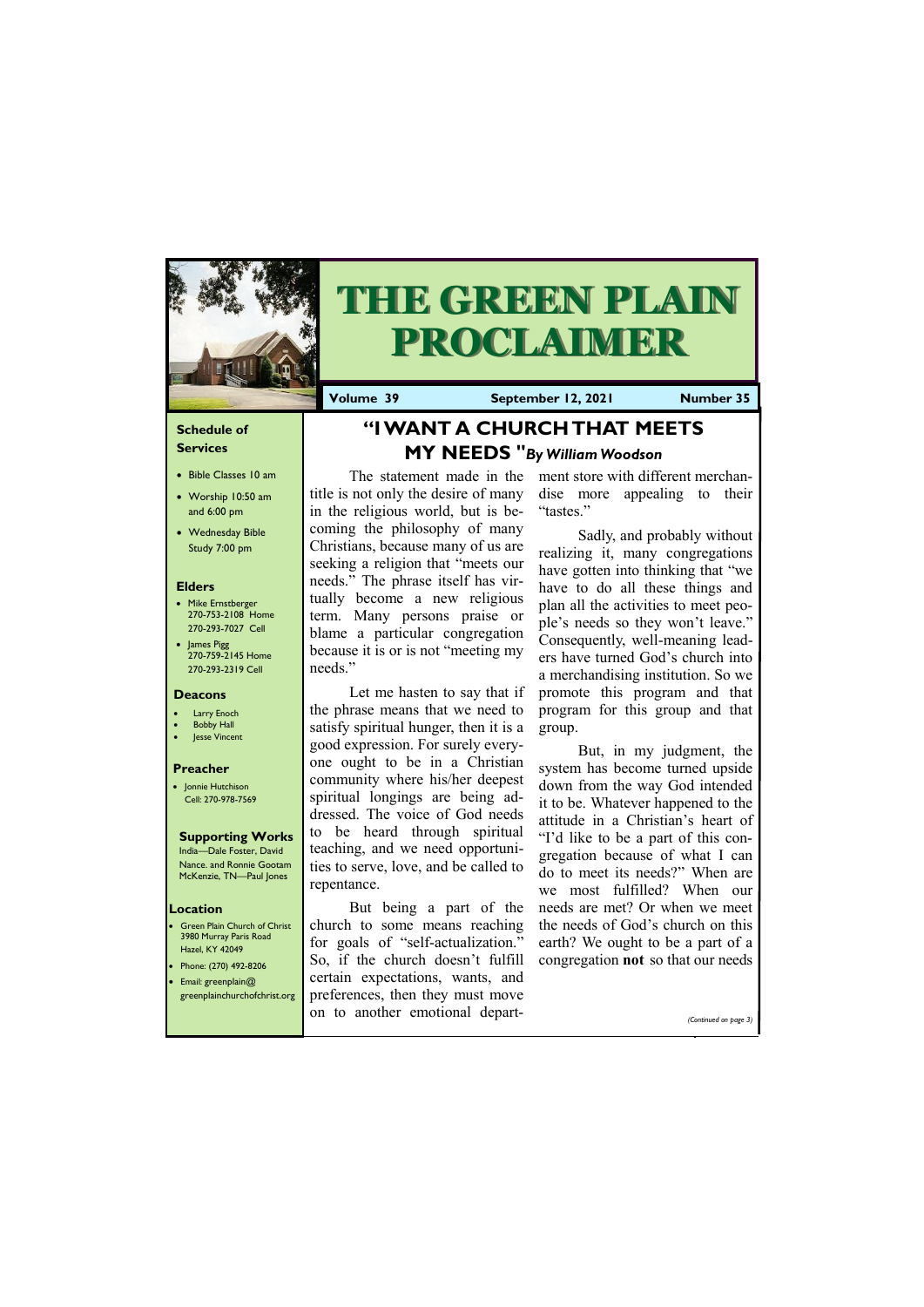## NEWS AND NOTES

*REMEMBER IN PRAYER: Green Plain members*: Faye Travis (Rehab in Mayfield), Peggy Jarvis, Joanne Barnes, Maxine Pool, Hayes and Marjorie Grady, Jim Fielder, Griselda Adams, Larry Enoch, Carolyn Byars, Mary and Jim Lowrie and Mary and Jesse Vincent.

*Family and Friends:* Teresa Tacker, Betty Pond, Bryan White, Kenneth Mizell, Dale Pentecost, Brett Wyatt, Charlotte Parker, Roger Rhoades,, Joel White and Mary Lou Joseph. Please let us know of those who have improved or any one who needs to be added to this list. Please continue to pray for those in Waverly, Tennessee, Haiti and Louisiana.

**THANKS** to all who contributed to and prepared the boxes for Covid patients at Murray Hospital and to those who contributed to the funds sent to assist in Hatti and in Tennessee.

- **COVID INFO:** Our Covid safety measures remain in effect for our worship services and Bible classes. It is recommended that we wear our masks, social distance and refrain from hand shakes and hugs. Let us consider one another's safety and act accordingly.
- **PANTRY ITEMS September 2021: 5—Apple Sauce; 12—Canned Tomatoes; 19— Soups; 26—Canned Fruit Juices.** Please bring any additional items you wish for the "blessing box" which is located next to the breezeway on the north side of the building.
- **August 2021 Anniversaries:** 28-Shane & Krysta Smith . **Birthdays:** 4-Jane Morris; 20— Peggy Jarvis; 27-Diana Travis; 28-Carolyn Byars; Please let us know if we have left anyone out.
- *ENROLL IN A FREE BIBLE CORRECSPONDENCE COURSE. Send your name and complete mailing address and phone number to the address on the first page of this bulletin.*
- **AREA EVENTS: Evangelism Seminar** at the Coldwater church of Christ September 24- 25, 2021. See the b bulletin board for additional details.

# **Page 2**



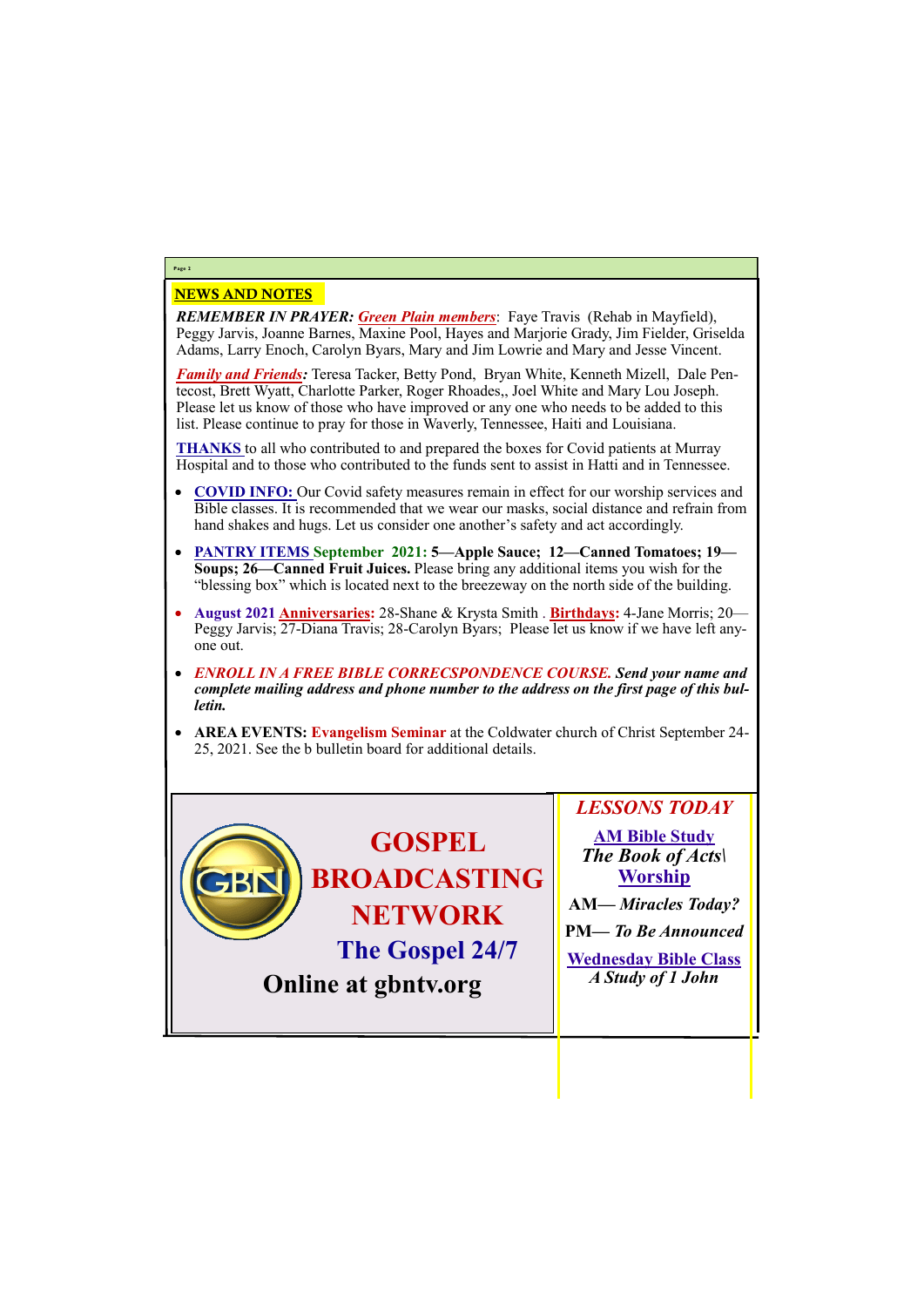**Page 3**

can be met, but rather so that we may best meet the needs of God's work.

Christians need to recall the truth of the Scriptures that personal fulfillment is a great spiritual paradox. We are most filled when we empty ourselves and be filled serving others.

Jesus taught us, *"whosoever will be chief among you, let him be your servant...Even as the Son of man came not to be ministered unto, but to minister"* (Mat. 20:26 -28). Paul said of his own heart *I am crucified with Christ: nevertheless I live; yet not I, but Christ liveth in me: and the life which I now live in the flesh I live by the faith of the Son of God, who loved me, and gave himself for me* 

Gal. 2:20). And again, *"I beseech you therefore, brethren, by the mercies of God, that ye present your bodies a living sacrifice, holy, acceptable unto God, which is your reasonable service"* (Rom. 12:1).

"Reasonable service" is not being served (having your needs met), but serving (meeting the needs of others). We need to relearn the axiom, *"It is more blessed to give than to receive"* (Acts 20:35).

Let's not demand that God's church be a place where people (leadership or membership) cater to our desires and preferences. Let's turn it right side up again and be a part of a congregation, not for what it can do for us, but for what we can do for it!

*-Coldwater church of Christ bulletin*

### *(Continued from page 1)*

# **BE STILL AND KNOW** *By David Sproule*

We are living in uncertain times. We are living in dangerous times. We are living in troubling times. It seems that everywhere we turn there is something disastrous happening. It is enough to get you down and to keep you down. With all that's going on around us—from our families, to our local communities, to our nation, to the whole globe—what can we do? How can we keep from being distraught?

**Be still…and know** that God is still God. God has not surrendered His throne. He is still "the ruler over the kings of the earth" (Rev. 1:5). He is still the God of "love" (1 John 4:8), "peace" (Phil. 4:9), "all grace" (1 Pet. 5:10), "patience and comfort" (Rom. 15:5) and "hope" (Rom. 15:13). No matter what happens, put your trust in that!

to confuse those who know what is right and who stand for what is right. Over 2,700 years ago, God said, "Woe to those who call evil good, and good evil; Who put darkness for light, and light for darkness; Who put bitter for sweet, and sweet for bitter!" (Isa. 5:20). Those people are still living among us in the twenty-first century. Nevertheless, never doubt that the "commandments" of the Lord are "right" every time (Psa. 119:172), without fail, without exception. No matter what happens, put your trust in that!

**Be still…and know** that right is still right. The world is doing its dead level best turn it to fit their agenda, but remember that *(Continued on page 4)*

**Be still…and know** that truth is still truth. We are told that we are living in a post -truth era and that truth today is subject to "the eye of the beholder" of whatever that truth is. However, God's truth is immutable (Matt. 24:35; 1 Pet. 1:23-25), just as God is (Heb. 6:18-20). Folks may try to twist and